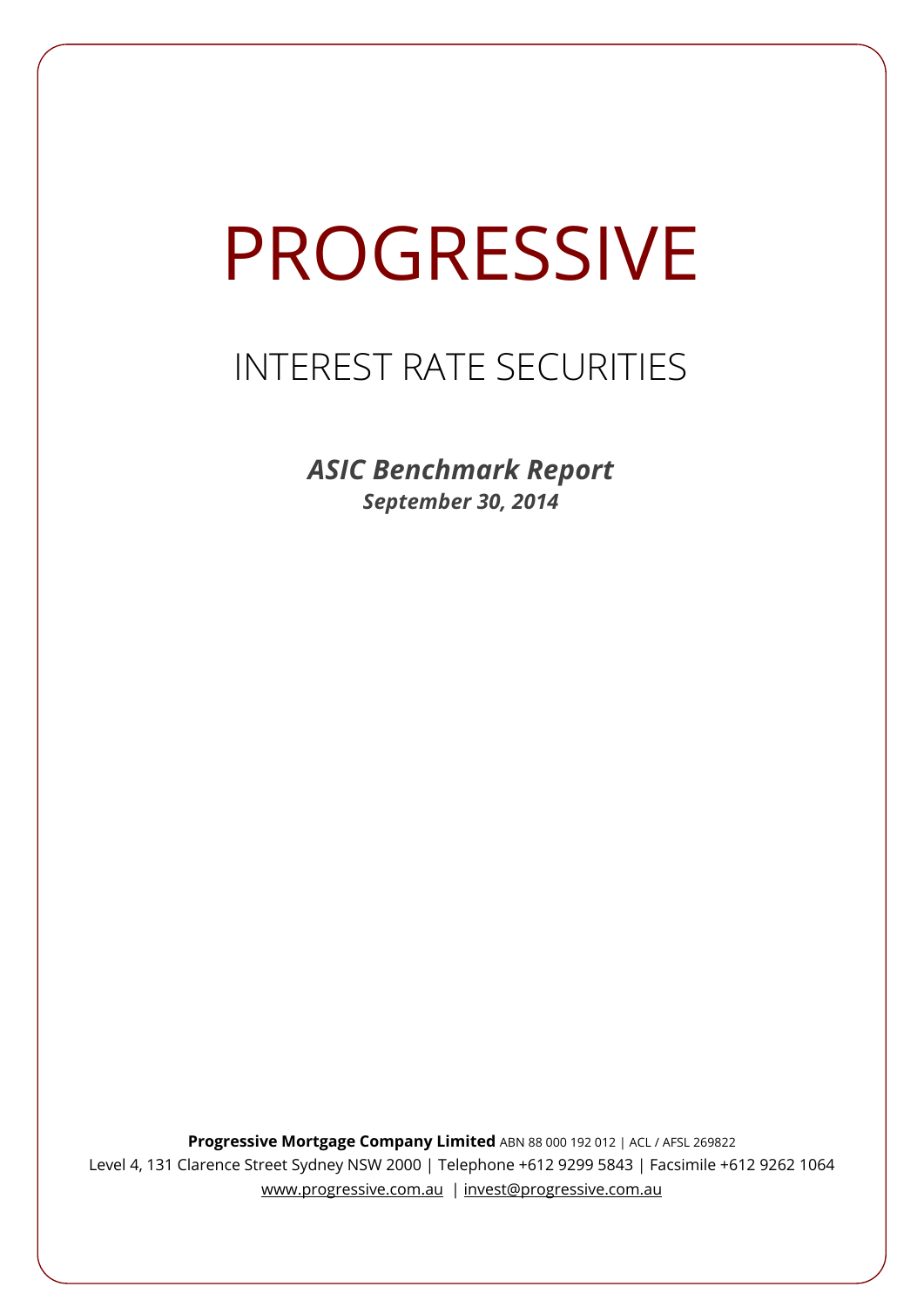### **1.1 ASIC BENCHMARKS**

| <b>Benchmark</b>                  | <b>Issuer meets</b><br>benchmark? | Refer<br>to item: |
|-----------------------------------|-----------------------------------|-------------------|
| <b>Equity Capital</b>             | Yes                               | 1.3               |
| Liquidity                         | Yes                               | 1.4               |
| Rollovers                         | Yes                               | 1.2               |
| Debt Maturity                     | Yes                               | 1.5               |
| Loan Portfolio                    | Yes                               | 1.6               |
| <b>Related Party Transactions</b> | Yes                               | 1.7               |
| Valuations                        | Yes                               | 1.8               |
| Lending Principles                | Yes                               | 1.9               |

*Table 1 – ASIC Regulatory Guide 69 Benchmarks* 

Table 1 lists the ASIC Regulatory Guide 69 benchmarks applicable to unlisted note issues and whether they are met for this reporting period and where they are referred to in this report.

#### **1.2 ROLLOVERS BENCHMARK – RENEWAL ON MATURITY**

Progressive meets the ASIC Rollovers benchmark by making the following disclosures. On or about the maturity of a fixed term investment, a written notice is sent to the Investor:

- Inviting the investor's instructions for reinvestment;
- Advising the current interest rates applying to our investment options; and
- Informing availability of the current Prospectus and any other relevant disclosure.

If no instructions are received we assume the investor wishes to reinvest under the same terms at the then current rate.

If an investment is not renewed, interest will cease at the expiration of the term and the money will be repaid to the investor in the prescribed manner within one working day of such advice.

#### **1.3 EQUITY CAPITAL BENCHMARK**

Progressive follows the ASIC Equity Capital benchmark whereby a minimum 8% *equity ratio* (total equity/(total equity + total liabilities)) is maintained to ensure prudent capitalisation of its mortgage financing business; and if and when more than a minor part of lending were to be directly or indirectly for property development this minimum ratio would increase to 20%.

At September 30, 2014 Progressive's *equity ratio* was 14.50% and 0% of its lending was related to property development.

#### **1.4 LIQUIDITY BENCHMARK**

Progressive meets the ASIC Liquidity benchmark which requires that a cash balance be maintained on a rolling basis at least equal to its estimated cash requirement for the next 3 months.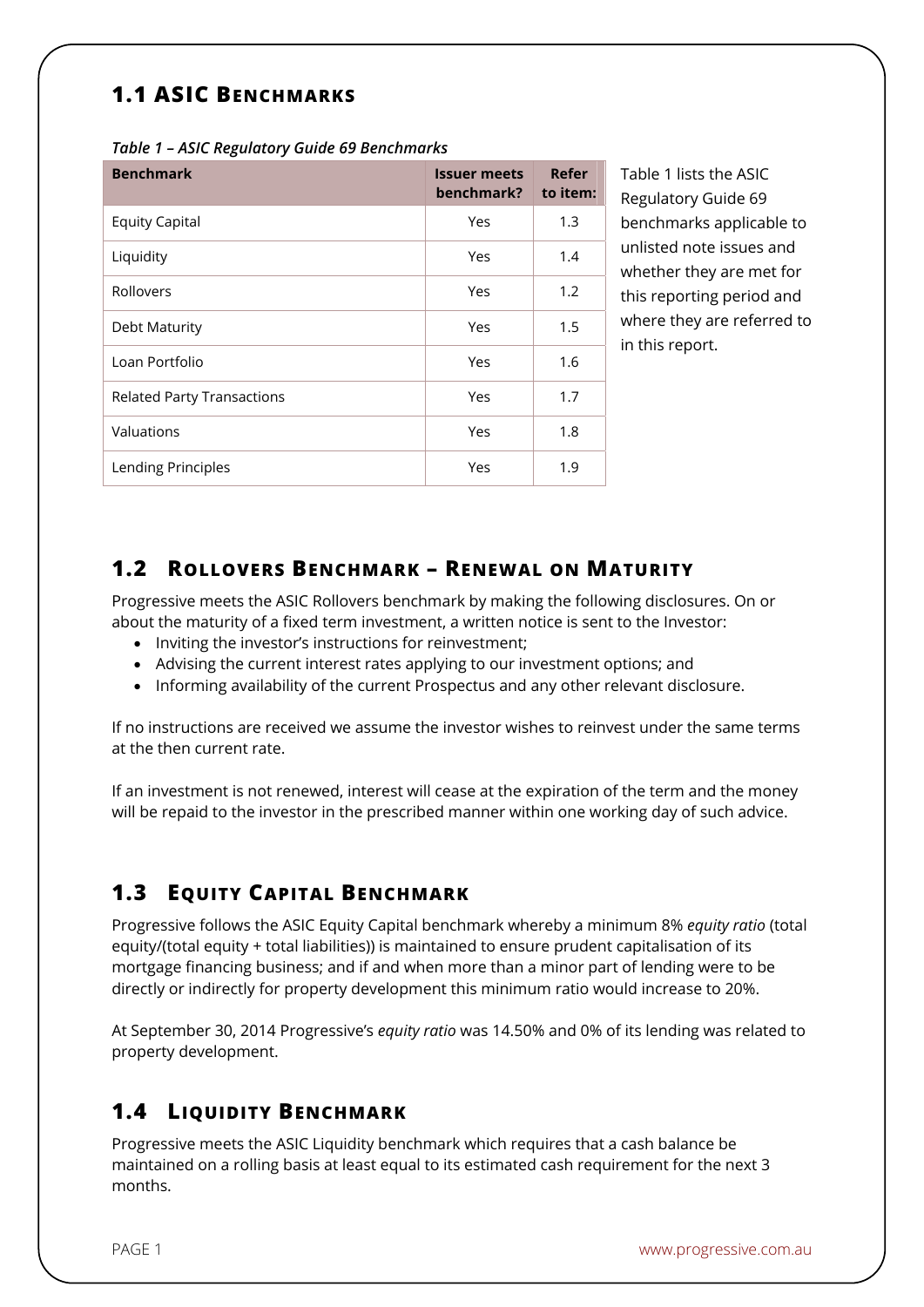At September 30, 2014 Progressive's:

- Cash balance requirement assuming a rollover rate of 90% of fixed term investments and retention of 91% of no fixed term investments was \$326,198.
- Cash balance requirement would have been \$5,014,743 if the rollover and retention rates were 20% less than the actual rates experienced for the prior 3 months (91% and 91% respectively).
- Actual available cash balance was \$47,647,890

Progressive ensures that assets maturing within 1 year are always at least equal to liabilities maturing within 1 year (see Table 2). This balancing of maturities is aided by a policy that all mortgage loans other than loans regulated under the *National Consumer Credit Protection Act 2009* ('Credit Code' loans) are subject to recall after 3 years.

#### **1.5 DEBT MATURITY BENCHMARK**

To meet the ASIC Debt Maturity disclosure benchmark, a maturity profile of amounts owing to Investors and other interest-bearing liabilities appears below in Table 2. Included in liabilities payable within 3 months are variable rate no-fixed-term investments for which the investment terms and conditions provide for an orderly repayment in sequence out of funds available.

| <b>Matures:</b>  | <b>Cash and Term</b><br><b>Deposits</b><br>\$ | <b>Loans Subject</b><br>to Recall and/or<br><b>Expiring</b><br>\$ | <b>Interest-Bearing</b><br><b>Liabilities</b><br>S |
|------------------|-----------------------------------------------|-------------------------------------------------------------------|----------------------------------------------------|
| Within 3 Months  | 25,866,937                                    | 14,083,561                                                        | 32,445,647                                         |
| $3 - 12$ Months  | 21,194,661                                    | 2,092,158                                                         | 11,925,009                                         |
| $1 - 3$ Years    |                                               | 1,188,692                                                         | 10,904,382                                         |
| Totals           | 47,061,598                                    | 17,364,411                                                        | 55,275,038                                         |
| Av Interest Rate | 3.65%                                         | 5.84%                                                             | 3.86%                                              |

*Table 2 - Maturities at September 30, 2014*

### **1.6 LOAN PORTFOLIO BENCHMARK**

To meet the ASIC Loan Portfolio disclosure benchmark, details of Progressive's current loan portfolio and related policies are set out in Tables 2, 3.1, 3.2, 3.3 and 3.4, and the policies applied by Progressive in the origination and management of mortgage assets are as follows:

- All loans are secured by registered mortgage over real estate which is assessed to be readily saleable or income earning.
- Loans are made within New South Wales and the Australian Capital Territory and predominantly within the greater Sydney Metropolitan area.
- All securities are valued by independent experienced valuers.
- Loans can be made to natural persons, companies or a trust provided they are not associates of Progressive.
- All mortgage loans other than Credit Code loans are subject to full repayment on written notice no later than three years from execution.
- Not more than 10% of total loan funds can be advanced to any one borrower. An exception to this policy was made in June 2014 when a loan amount was increased to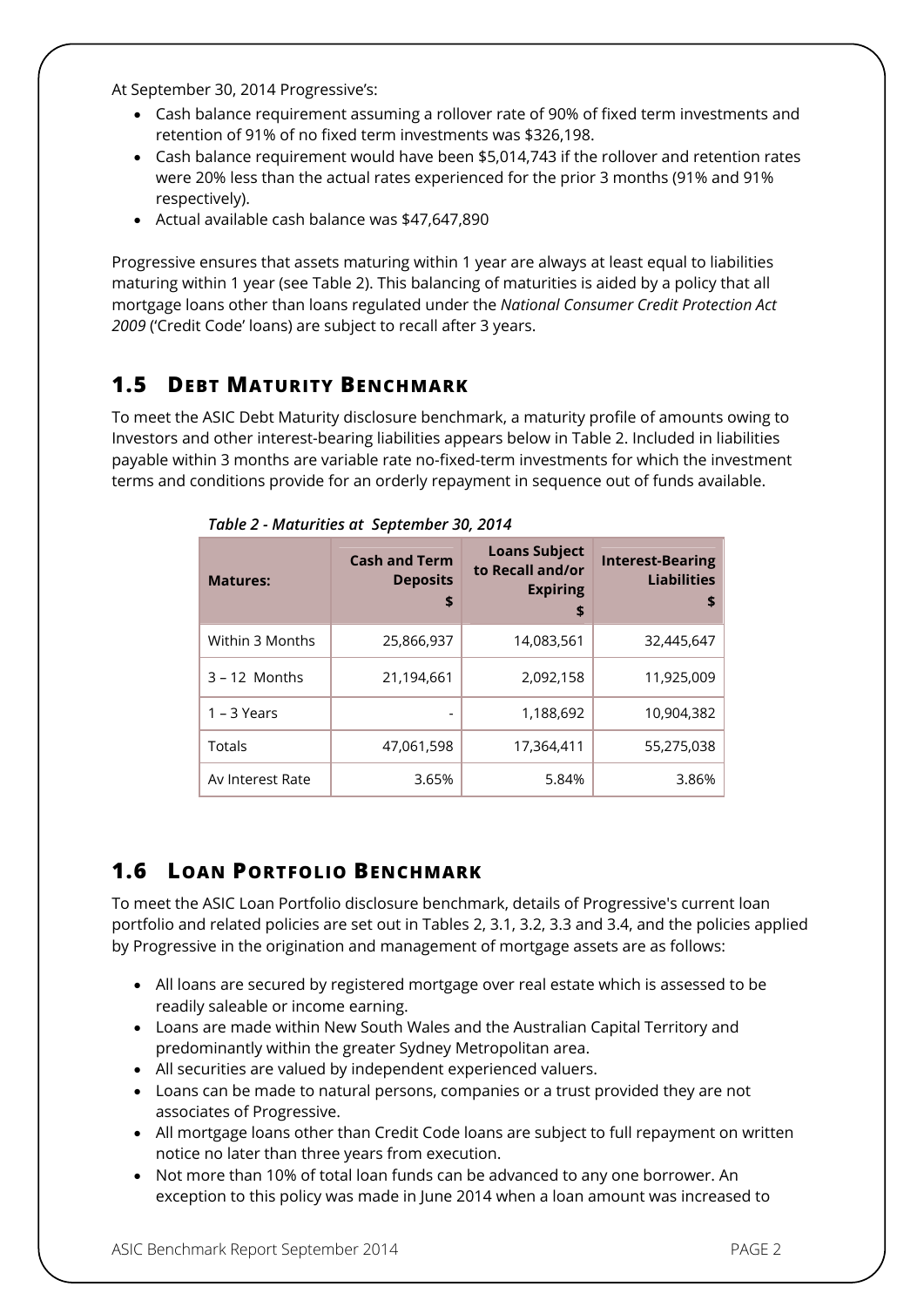approximately 12% of total loan funds for one month. This loan has since been repaid in full by the end of August 2014.

- Experienced officers of Progressive appraise all loan proposals. No loan is made without:
	- the written consent of the loans manager and a director of the Company;
	- a valuer's certificate;
	- a solicitor's certificate that the title is in order;
	- a registrable mortgage; and
	- satisfactory proof that the property to be mortgaged has been insured.
- Loans that require loan insurance are not made.
- Loans are closely monitored for performance. Daily exceptions reports are generated to identify any accounts requiring maintenance such as insurance renewal, a review of interest rates or follow up on late payment.
- Loans in default or arrears are considered on an individual basis. Reasonable proposals for the borrower to normalise the account are allowed and scope for restructuring the loan is investigated. When the loan is clearly no longer viable it will be called in and any actions thereafter necessary for recovery taken.

| <b>Security</b>          | Numbe<br>Loans | <b>Outstanding</b><br>Loans Value | Weight | Valuation<br>Security | Loan/<br>Ratio<br>Actual<br>Value | $\mathbf{S}$<br>ε<br>Maximu<br>Š<br>Ratio<br>neo- |
|--------------------------|----------------|-----------------------------------|--------|-----------------------|-----------------------------------|---------------------------------------------------|
| Owner-Occupied Homes     | 47             | 10,757,185                        | 62.0%  | 36,618,500            | 29.4%                             | 80%                                               |
| <b>Rental Property</b>   | 18             | 6,607,226                         | 38.0%  | 17,600,000            | 37.5%                             | 80%                                               |
| Construction/Development | $\mathbf 0$    | $\Omega$                          | 0.0%   | $\Omega$              | 0%                                | 70%                                               |
| Totals                   | 65             | 17,364,411                        | 100%   | 54,218,500            | 32.0%                             | 80%                                               |
| Averages                 |                | 267,145                           |        | 834,131               |                                   |                                                   |

*Table 3.1 – Loans at September 30, 2014 - Valuations and Securities*

| Table 3.2 - Loans at September 30, 2014 - Loan Distribution - Sydney Regions |  |  |
|------------------------------------------------------------------------------|--|--|
|                                                                              |  |  |

| <b>Region</b> | lest<br>Inner | Souther | East<br>and<br>City | $\bar{8}$<br>$\mathbf{v}$<br>ă<br>န္တ<br>$\mathbf{\omega}$<br>D <sub>pp</sub> | <b>Outside</b><br>ney<br>Syd | nkstor<br>흐<br>Canter<br>$\overline{a}$ | پ<br>$\overline{2}$<br>$\mathbf{\omega}$<br>ā<br>န္တ<br>$\omega$<br>š | West | <b>lest</b><br>£<br>$\bullet$<br>Ž | εrη<br>ပ္ၿ<br>5<br>o<br>Bea<br>ior<br>Z | West<br>South | Tota |
|---------------|---------------|---------|---------------------|-------------------------------------------------------------------------------|------------------------------|-----------------------------------------|-----------------------------------------------------------------------|------|------------------------------------|-----------------------------------------|---------------|------|
| <b>Number</b> | 8             | 9       | 11                  |                                                                               | 6                            | 6                                       | 3                                                                     | 5    |                                    |                                         | 5             | 65   |
| Weight        | 15 %          | 25 %    | 20 %                | 3 %                                                                           | 11 %                         | 3 %                                     | 6 %                                                                   | 8 %  | 4 %                                | 3 %                                     | 2 %           | 100% |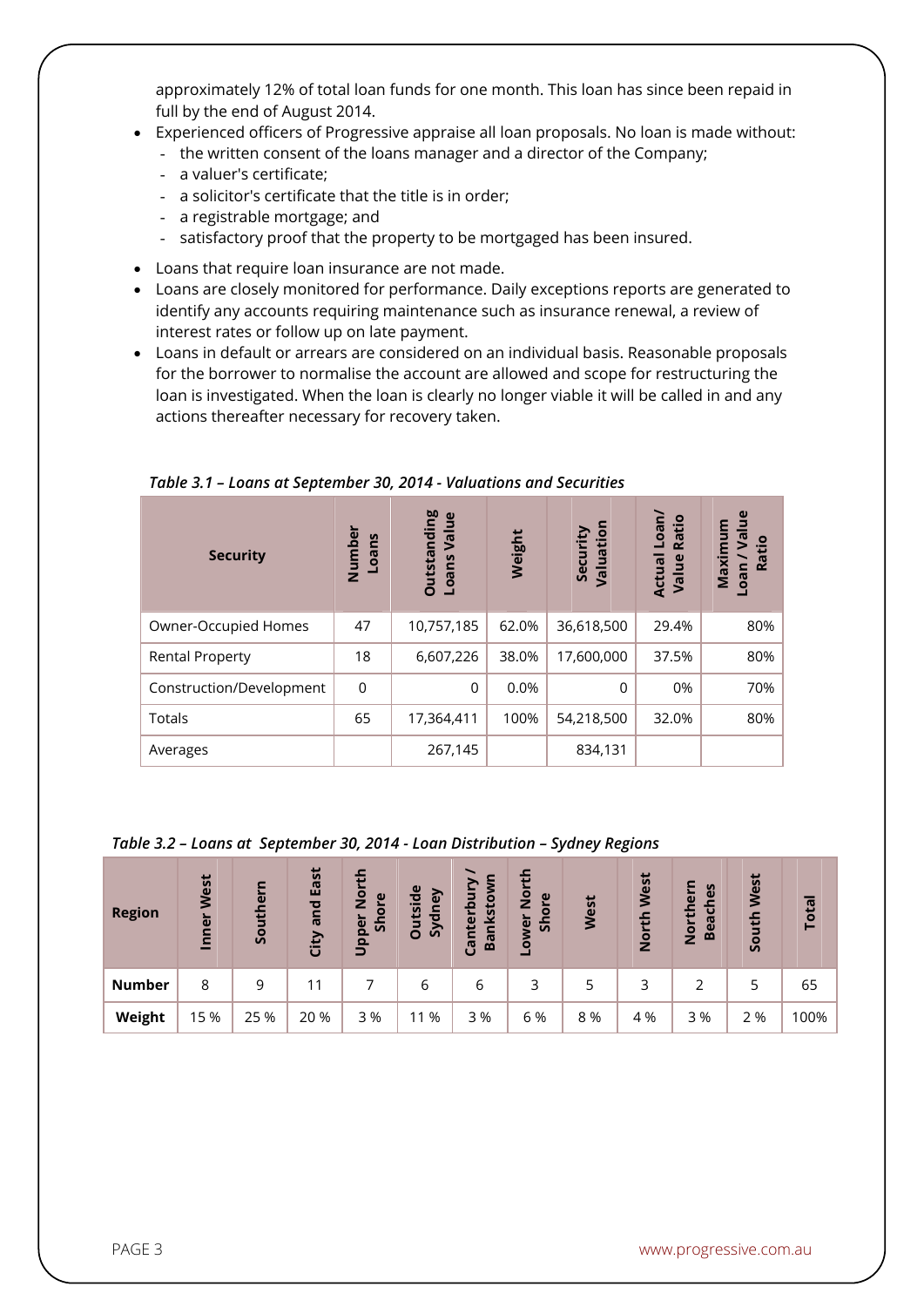| <b>Type of Loan or Security</b>                                            | Number         | <b>Outstanding</b><br>Loans value<br><b>Total</b> | Weight   | Valuation<br>Security | Loan/Value<br>Ratio |
|----------------------------------------------------------------------------|----------------|---------------------------------------------------|----------|-----------------------|---------------------|
| <b>Business Purpose Loans</b>                                              | 29             | 11,654,448                                        | 67.1%    | 32,118,159            | 36.3%               |
| Residential Investment Loans                                               | 7              | 1,499,114                                         | 8.6%     | 3,554,979             | 42.2%               |
| Personal Purpose Loans                                                     | 29             | 4,210,849                                         | 24.3%    | 18,545,362            | 22.7%               |
| Loans secured or part secured by second mortgages                          | $\mathbf 0$    | $\Omega$                                          | $\Omega$ | $\Omega$              | N/A                 |
| Loans more than 30 Days In Arrears                                         | $\mathbf 0$    | $\Omega$                                          | $\Omega$ | $\Omega$              | N/A                 |
| Loans Impaired and Renegotiated Loans                                      | $\Omega$       | $\Omega$                                          | $\Omega$ | $\Omega$              | N/A                 |
| Loans Subject to Legal Proceedings                                         | $\mathbf 0$    | $\mathbf 0$                                       | 0        | $\Omega$              | N/A                 |
| Loans to 10 largest borrowers                                              | 10             | 9,067,457                                         | 52.2%    | 17,363,000            | 52.2%               |
| Properties of 5% or more of total property assets                          | $\Omega$       | N/A                                               | N/A      | N/A                   | N/A                 |
| Loans to related parties (Progressive does not lend<br>to related parties) | $\overline{0}$ | N/A                                               | N/A      | N/A                   | N/A                 |

#### *Table 3.3 - Loans at September 30, 2014 – Loan Purpose and Other Portfolio Details*

#### *Table 3.4 - Loans at September 30, 2014 – Loans of 5% or More of Total Loan Book Value Weight)*

| Loan <sub>1</sub>       |                                                                                                |                                                                      |  |  |  |
|-------------------------|------------------------------------------------------------------------------------------------|----------------------------------------------------------------------|--|--|--|
| Loan Value              |                                                                                                | 1,513,284                                                            |  |  |  |
| Type of Loan            | <b>Business Purpose</b>                                                                        |                                                                      |  |  |  |
| Securities              | 1) Owner-Occupied Home                                                                         | 2,400,000                                                            |  |  |  |
| Security Valuation      | Total:                                                                                         | 2,400,000                                                            |  |  |  |
| Loan / Value Ratio      |                                                                                                | 63.05%                                                               |  |  |  |
| Weight                  |                                                                                                | 8.71%                                                                |  |  |  |
| <b>Security Details</b> |                                                                                                | 1) Fine executive house with deep water frontage in Southern Sydney. |  |  |  |
| Valuation details       | 1) Independent valuation dated October 2005 based on sales evidence and market<br>conditions   |                                                                      |  |  |  |
| Loan <sub>2</sub>       |                                                                                                |                                                                      |  |  |  |
| Loan Value              |                                                                                                | 909,164                                                              |  |  |  |
| Type of Loan            | <b>Business</b>                                                                                |                                                                      |  |  |  |
| Securities              | 1) Commercial Real Estate                                                                      | 2,100,000                                                            |  |  |  |
| Security Valuation      | Total:                                                                                         | 2,100,000                                                            |  |  |  |
| Loan / Value Ratio      |                                                                                                | 43.29%                                                               |  |  |  |
| Weight                  |                                                                                                | 5.24%                                                                |  |  |  |
| <b>Security Details</b> | 1) A mechanical workshop in Sydney inner city incorporating covered parking and<br>office.     |                                                                      |  |  |  |
| Valuation details       | 1) Independent valuation dated September 2010 based on sales evidence and<br>market conditions |                                                                      |  |  |  |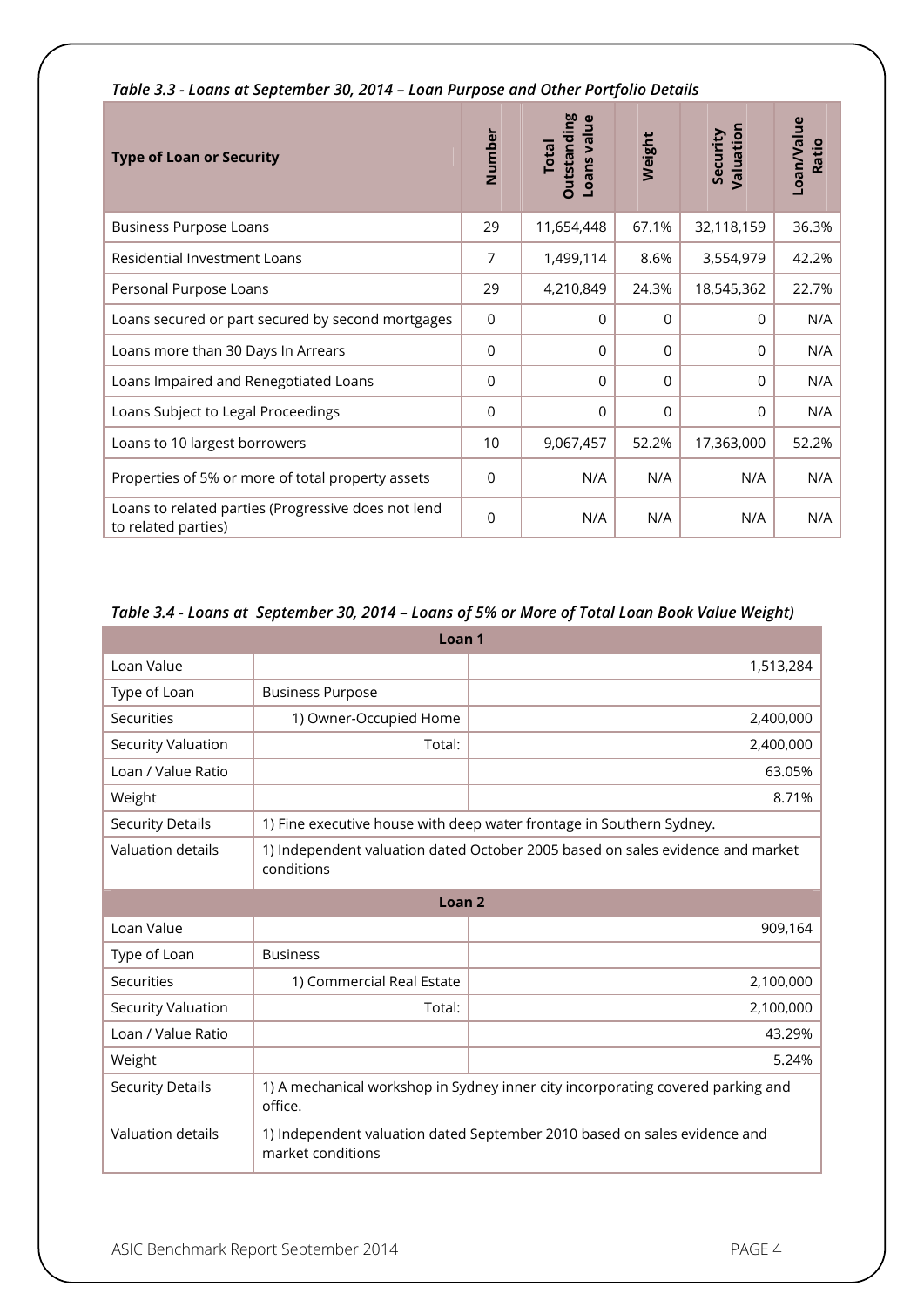|                         | Loan <sub>3</sub>                                                                                                                                                                                                                                                                                                                  |                                                                                  |  |  |
|-------------------------|------------------------------------------------------------------------------------------------------------------------------------------------------------------------------------------------------------------------------------------------------------------------------------------------------------------------------------|----------------------------------------------------------------------------------|--|--|
| Loan Value              |                                                                                                                                                                                                                                                                                                                                    | 1,130,452                                                                        |  |  |
| Type of Loan            | <b>Business Purpose</b>                                                                                                                                                                                                                                                                                                            |                                                                                  |  |  |
| Securities              | 1) Owner-Occupied Home                                                                                                                                                                                                                                                                                                             | 1,650,000                                                                        |  |  |
| Security Valuation      | Total:                                                                                                                                                                                                                                                                                                                             | 1,650,000                                                                        |  |  |
| Loan / Value Ratio      |                                                                                                                                                                                                                                                                                                                                    | 68.51%                                                                           |  |  |
| Weight                  |                                                                                                                                                                                                                                                                                                                                    | 6.51%                                                                            |  |  |
| <b>Security Details</b> | views and double parking in Sydney Inner West.                                                                                                                                                                                                                                                                                     | 1) Two-storey 5-bedroom 3-bathroom Victorian home with period features, district |  |  |
| Valuation details       | conditions.                                                                                                                                                                                                                                                                                                                        | 1) Independent valuation dated April 2013 based on sales evidence and market     |  |  |
|                         | Loan 4                                                                                                                                                                                                                                                                                                                             |                                                                                  |  |  |
| Loan Value              |                                                                                                                                                                                                                                                                                                                                    | 1,213,960                                                                        |  |  |
| Type of Loan            | <b>Business Purpose</b>                                                                                                                                                                                                                                                                                                            |                                                                                  |  |  |
| Securities              | 1) Owner-Occupied Home                                                                                                                                                                                                                                                                                                             | 600,000                                                                          |  |  |
|                         | 2) Residential Investment Property                                                                                                                                                                                                                                                                                                 | 600,000                                                                          |  |  |
|                         | 3) Residential Investment Property                                                                                                                                                                                                                                                                                                 | 488,000                                                                          |  |  |
|                         | 4) Residential Investment Property                                                                                                                                                                                                                                                                                                 | 540,000                                                                          |  |  |
|                         | 5) Residential Investment Property                                                                                                                                                                                                                                                                                                 | 500,000                                                                          |  |  |
| Security Valuation      | Total:                                                                                                                                                                                                                                                                                                                             | 2,728,000                                                                        |  |  |
| Loan / Value Ratio      |                                                                                                                                                                                                                                                                                                                                    | 44.50%                                                                           |  |  |
| Weight                  |                                                                                                                                                                                                                                                                                                                                    | 6.99%                                                                            |  |  |
| <b>Security Details</b> | 1) & 2) Two-storey 3-bed 2.5 bath townhouse with double garage in western Sydney.<br>3) Single storey home in western Sydney.<br>4) Three-storey 3-bed 2.5 bath freestanding townhouse with double parking in<br>western Sydney<br>5) Two-storey 4-bed 2-bath townhouse with double garage in western Sydney                       |                                                                                  |  |  |
| Valuation details       | 1) & 2) Independent valuation February 2006 based on sales evidence and market<br>conditions.<br>3) Valuer-General land value as at October 2013.<br>4) Independent valuation February 2006 based on sales evidence and market<br>conditions.<br>5) Independent valuation June 2007 based on sales evidence and market conditions. |                                                                                  |  |  |

## **1.7 RELATED PARTY BENCHMARK**

Progressive meets this benchmark. Progressive does not lend to related parties.

#### **1.8 VALUATIONS BENCHMARK**

Progressive meets this benchmark:

- Real estate is valued on an "as is" and (for development property) an "as if complete" basis.
- Progressive uses independent licensed valuers and ensures that no single valuer conducts more than 1/3 of its valuations. Progressive has provided to and certified to the Trustee its